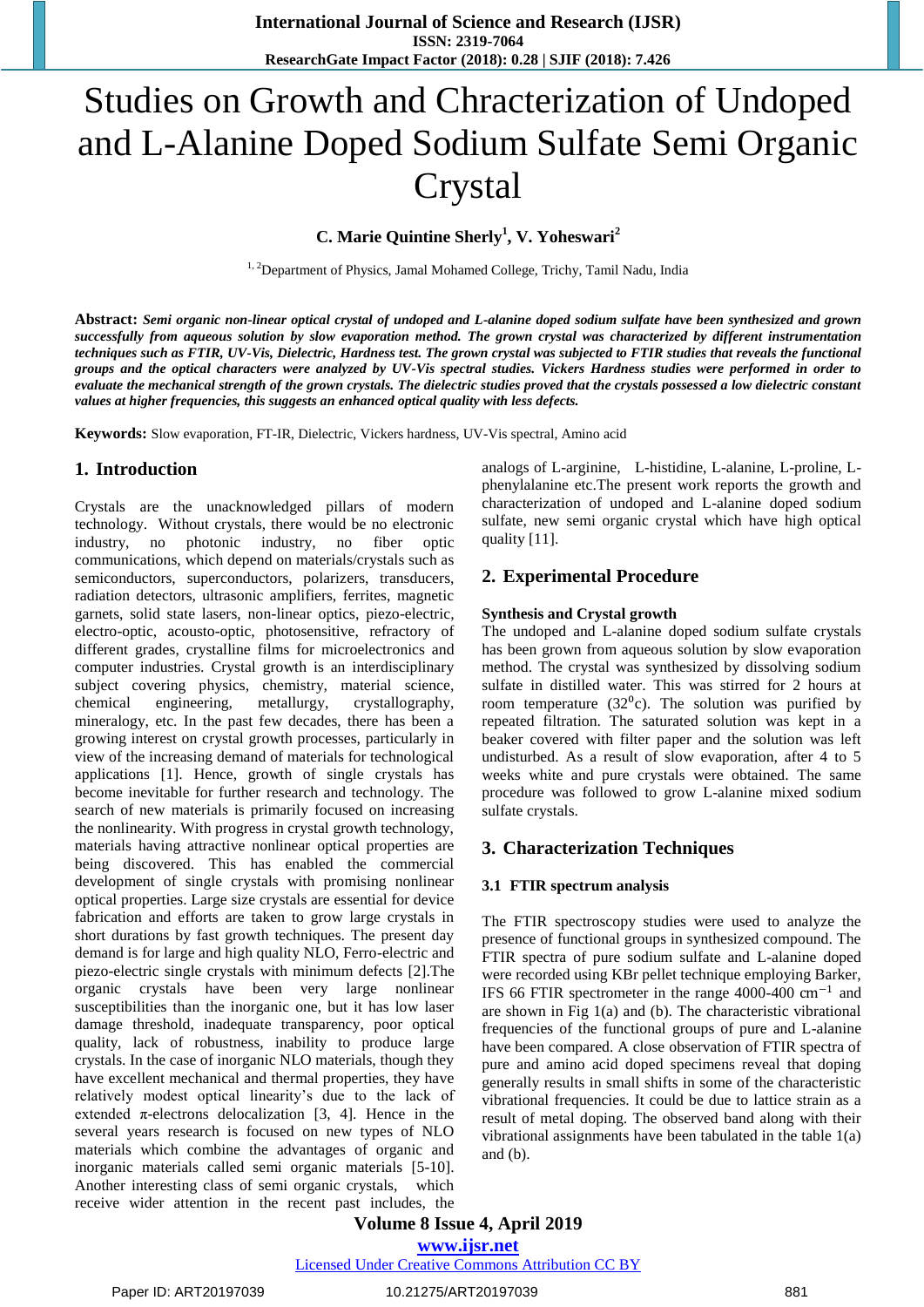

**Figure 1(a):** FTIR spectrum of undoped sodium sulfate crystal



**Figure 1(b):** FTIR spectrum of L-alanine doped sodium sulfate crystal

**Table 1(a):** FTIR data of undoped sodium sulfate crystal

| Wavelength $cm^{-1}$ | <b>Functional</b> groups |
|----------------------|--------------------------|
| 2248.36              | Alkyne stretching        |
| 1606.79              | Amine bending            |
| 1154.04              | Alkyl halide stretching  |
| 1407.20              | Sulfate stretching       |

**Table 1(b):** FTIR data of L-alanine doped sodium sulfate crystal

| Wavelength cm <sup>-1</sup> | Functional groups             |  |  |
|-----------------------------|-------------------------------|--|--|
| 3310.80                     | Amine stretching              |  |  |
| 2689.33                     | Carboxylic acid stretching    |  |  |
| 1740.35                     | Aldehyde stretching           |  |  |
| 1625.81                     | Unsaturated ketone stretching |  |  |
| 1407.20                     | Sulfate stretching            |  |  |
| 1267.99                     | Alkyl aryl ether stretching   |  |  |
| 989.47                      | Alkene bending                |  |  |

#### **3.2 UV-Visible spectrum analysis**

The optical transparencies of the grown crystals were analyzed by taking the UV-Visible spectra using LAMBDA-35 spectrometer wavelength range between 200 nm to 1200 nm. The observed spectra of undoped and L-alanine doped sodium sulfate crystals are shown in Fig 2(a) and (b). The lower cutoff wavelength of these crystals were found to be about 219nm and 238nm. The percentage of transmission for sodium sulfate is about 79% and L-alanine doped is 98%, the transmission window range was obtained as 219nm to 1100nm and 238nm to 1100nm. The resultant spectrum shows that the crystals has very high absorption in entire visible and IR region. Hence these crystals can be used for optoelectronic applications and in the second harmonic generation from the Nd: YAG lasers.



Figure 2(a): UV-Visible spectrum of undoped sodium



**Figure 2(b):** UV-Visible spectrum of L-alanine doped sodium sulfate

#### **Optical energy band gap**

The dependence of optical absorption coefficient with the photon energy helps to study the band structure and the type of transition of electron. The absorption coefficient  $(\alpha)$  were determined using Beer's law

$$
\alpha = \frac{1}{d \log(\frac{1}{T})} \tag{1}
$$

Where T is the transmission and d is the thickness of the cell. As the indirect bandgap, the crystal under study has an absorption coefficient  $(\alpha)$  obeying the following relation for high photon energies

$$
\alpha = \frac{A(hv - Eg)^2}{hv} \tag{2}
$$

Where Eg is optical bandgap of the crystal and A is a constant. The plot of variation of Photon energy (E) in eV and  $(\alpha h\nu)^2$  is shown in Fig 3 (a) and (b).



Figure 3(a): Bandgap curve for undoped sodium sulfate

## **Volume 8 Issue 4, April 2019 www.ijsr.net** Licensed Under Creative Commons Attribution CC BY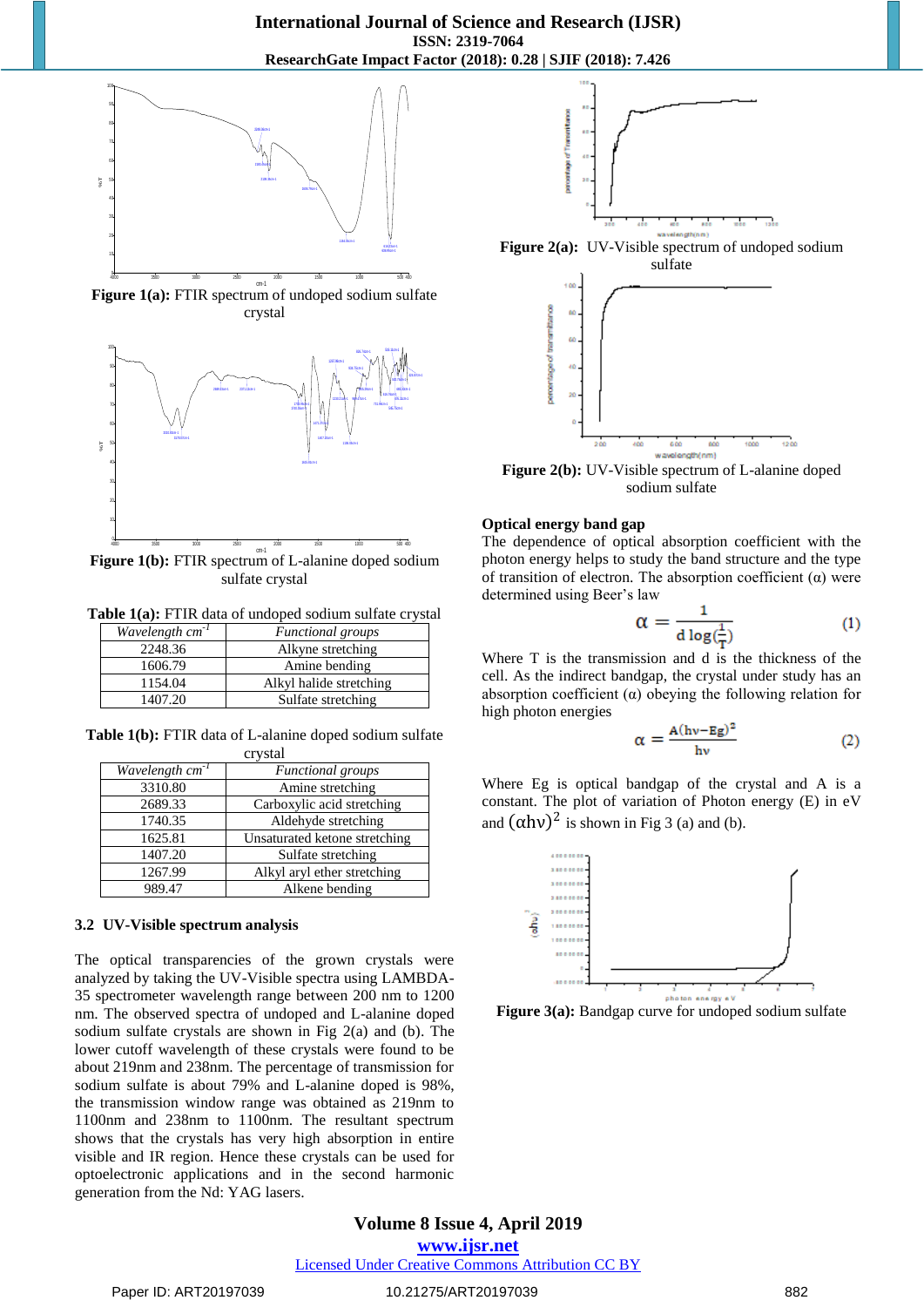

**Figure 3(b):** Bandgap curve for L-alanine doped sodium sulfate

From the graph the band gap for undoped sodium sulfate and L-alanine doped sodium sulfate crystals was found to be 5.28eV and 2.93 eV.

#### **3.3Dielectric studies**

Dielectric measurements on undoped sodium sulfate and amino acid doped sodium sulfate single crystals were carried out using a HIOKI 3532-50 LCR meter as a function of frequency (50 Hz – 20 MHz) and temperature (32 $^{\circ}$ c). From the dielectric measurement, the capacitance of parallel plate capacitor as a function of frequency and temperature was measured. The dielectric constant  $\varepsilon^r$  and loss factor  $\varepsilon$ ' were calculated using the following relations.

$$
\varepsilon^r = C d/\varepsilon^0 A \tag{3}
$$
  

$$
\varepsilon = \varepsilon^r \tan \delta \tag{4}
$$

Here C is the capacitance of the parallel plate capacitor (pF), d is the thickness of the crystal. A is the area of the crystal acting as the dielectric,  $\varepsilon_0$  is the permittivity of free space  $(8.854 \times 10^{-12} F/m)$  and tan $\delta$  is the dissipation factor. Plots of  $\varepsilon^r$  and  $\varepsilon$ ' against log (frequency) at room temperature is shown in Fig 4 and 5.











**Figure 5(a):** Dielectric constant profile of doped crystal



**Figure 5(b):** Dielectric loss profile of doped crystal

From the dielectric constant profiles, it is evident that the dielectric constant decreases with increasing frequency and increases with increasing temperature.The increase in dielectric constant at low frequencies is attributed to the dependence of electronic, ionic, orientational and space charge polarization and the increase in dielectric constant with temperature leads to the conclusion that the thermal excitations of atoms about their lattice points results in disordering the lattice. Here the space charge contribution to polarization is due to the purity of the material. Dielectric constant at low frequencies are comparable to optical frequencies, which lead to minimization of the phase mismatch between optical and electrical pulses in high-speed travelling wave devices. In accordance with the Miller rule, the lower value of dielectric constant at high frequencies is a suitable parameter for the enhancement of SHG coefficient.

#### **3.4 Mechanical studies: Vicker's Hardness test**

The Vicker's micro hardness number Hv of the crystal was calculated using the relation

$$
H_v = \tfrac{1.8544\,p}{\text{d}2}\text{ kg/mm}^2
$$

The graph was plotted between load  $V_s$  Hardness number is shown in Fig 6 (a) and (b). The Vicker's hardness number increases for increasing loads. Work hardening coefficient 'n' were also calculated by using Mayers' relation by plotting a graph between log p versus log d, which is shown in Fig 7 (a) and (b). The data are given in table 2 (a) and (b).

| <b>Table 2(a):</b> Hardness data for undoped sodium |  |  |  |
|-----------------------------------------------------|--|--|--|
|-----------------------------------------------------|--|--|--|

| sulfatecrystal  |                            |            |            |  |  |
|-----------------|----------------------------|------------|------------|--|--|
| Load P in grams | $HV$ (kg/mm <sup>2</sup> ) | Log d      | Log p      |  |  |
| 25              | 28.9                       | $-4.39808$ | $-1.60206$ |  |  |
| 50              | 45.9                       | $-4.34739$ | $-1.30103$ |  |  |
| 00              | 65.15                      | $-4.27306$ |            |  |  |

# **Volume 8 Issue 4, April 2019**

**www.ijsr.net**

## Licensed Under Creative Commons Attribution CC BY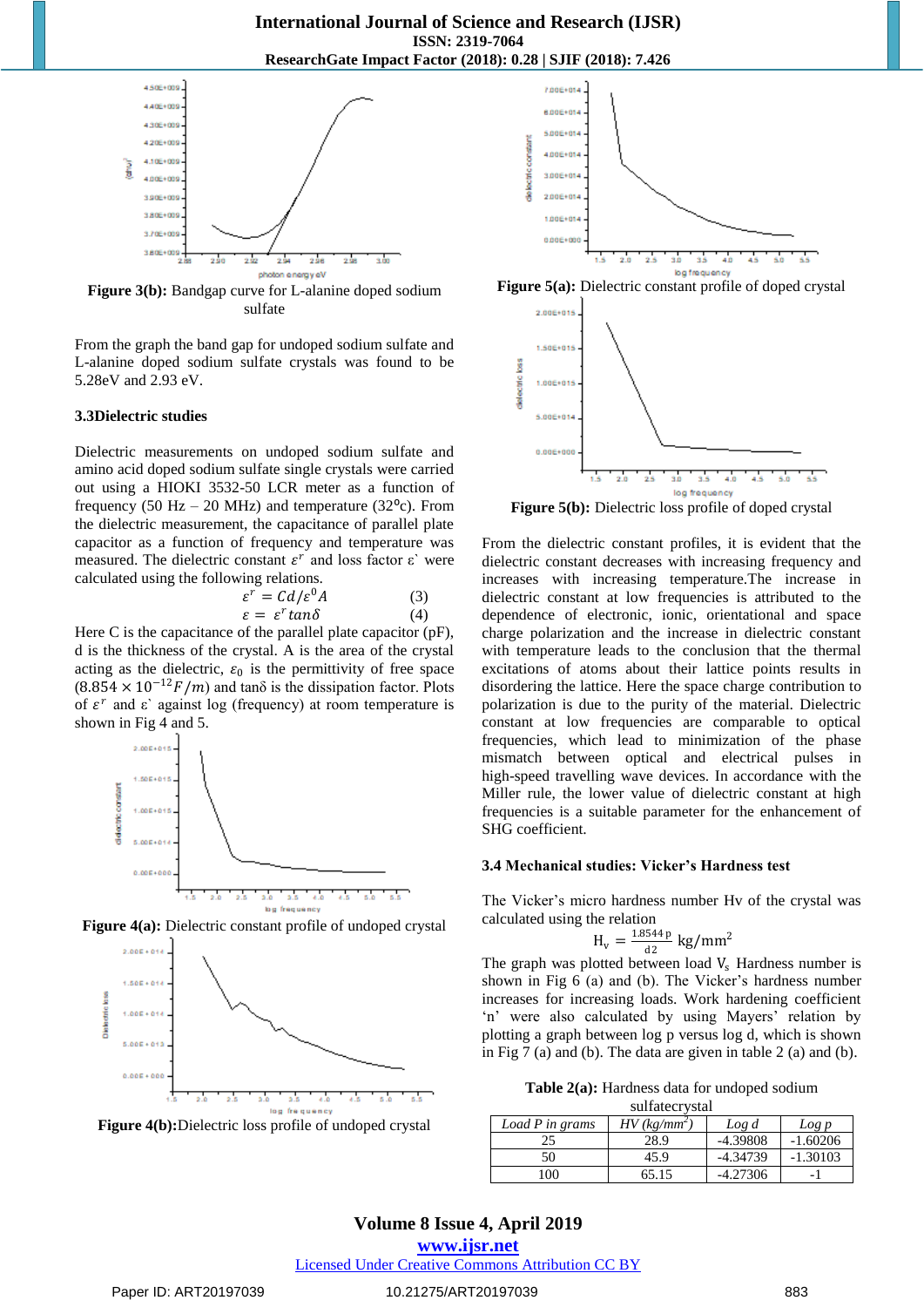## **International Journal of Science and Research (IJSR) ISSN: 2319-7064 ResearchGate Impact Factor (2018): 0.28 | SJIF (2018): 7.426**

**Table 2(b):** Hardness data for L-alanine doped sodium

| sulfate crystal |                            |            |            |  |  |
|-----------------|----------------------------|------------|------------|--|--|
| Load P in grams | $HV$ (kg/mm <sup>2</sup> ) | Log d      | Log p      |  |  |
| 25              | 34.2                       | $-4.43427$ | $-1.60206$ |  |  |
| 50              | 35.25                      | $-4.2902$  | $-1.30103$ |  |  |
| 100             | 39.85                      | $-4.16614$ |            |  |  |
|                 |                            |            |            |  |  |



**Figure 6(a):** Plot of applied load Vs hardness number for sodium sulfate



**Figure 6(b):** Plot of applied load Vs hardness number for L-alanine doped sodium sulfate



log d **Figure 7(b):** Graph between log d and log p of L-alanine doped sodium sulfate

 $-4.30$ 

 $-4.25$ 

 $-4.20$ 

 $-4.35$ 

From Meyer`s law  $p = ad^n$ 

Connecting the applied load (p) and diagonal length (d)of the indentation, the work hardening coefficient 'n' is calculated. The calculated value of 'n' for sodium sulfate and L-alanine doped sodium sulfate is 4.75 and 2.2. Here 'a' is constant for a given material.

The work hardening coefficient 'n' is found for sodium sulfate and L-alanine doped crystals by taking slope in the straight line of the graph drawn between log p and log d. which is shown in fig 7 (a) and (b).

From Onitsch [12] and Hanneman [13], 'n' lies between 1 and 1.6 for hard materials and is greater than 1.6 for soft materials [14, 15]. From the calculated values of 'n', it is suggested that the grown crystals are soft materials.

## **4. Conclusion**

The potential semiorganic NLO crystals of pure and amino acid doped sodium sulfate were grown by slow evaporation method. The grown crystals were subjected to characterization techniques in order to assess the spectral, optical, mechanical and dielectric properties. The functional groups present in the crystals was determined by using FT-IR analysis and were tabulated which confirms the compounds. UV-Vis analysis was used for the determination of the optical quality of the crystals. The optical behaviors are analyzed using UV-Vis Spectrometer. It reveals that the crystals have an extended transparency down to UV and the bandgap estimated for the pure & amino acid doped sodium sulfate crystals. From the optical response curve, the bandgap energy was found. By tailoring the absorption coefficient and tuning the band gap of material we can achieve the desired material suitable for fabricating various layers of optoelectronic devices. Vickers Hardness studies were performed in order to evaluate the mechanical strength of the grown crystals. The dielectric studies proved that the crystals possessed a low dielectric constant values at higher frequencies, this suggests an enhanced optical quality with less defects.Owing to all these properties undoped and amino acid doped sodium sulfate could be a promising material for NLO applications.

## **References**

- [1] [http://shodhganga.inflibnet.ac.in/bitstream/10603/41/4/c](http://shodhganga.inflibnet.ac.in/bitstream/10603/41/4/chapter%201.pdf) [hapter%201.pdf](http://shodhganga.inflibnet.ac.in/bitstream/10603/41/4/chapter%201.pdf)
- [2] [http://shodhganga.inflibnet.ac.in/bitstream/10603/24755](http://shodhganga.inflibnet.ac.in/bitstream/10603/24755/6/06_chapter%201.pdf) [/6/06\\_chapter%201.pdf](http://shodhganga.inflibnet.ac.in/bitstream/10603/24755/6/06_chapter%201.pdf)
- [3] W.S. Wang, K. Sutter, C.H. Bosshard, Z. Pan, H. Arend, P. Gunter, G. Chapuis, F. Nicolo, J Jpn, Appl, Phy, 257,1988, 1138-1141.
- [4] A. Ruby, S. Alfred cecilraj, Archives of physics research, 2012, 3(2), 130-137.
- [5] Meera K, Muralidharan R, Dhanasekaran R, PrapunManyum, Ramasamy P, J.Cryst.Growth  $263(2004)$  510 – 516.
- [6] Pracilla Jeyakumari A, Ramajothi J, Dhanuskodi S, J.Cryst.Growth 269(2004) 558 – 564.

## **Volume 8 Issue 4, April 2019**

 $-4.15$ 

**www.ijsr.net**

Licensed Under Creative Commons Attribution CC BY

 $4.45$ 

 $4.40$